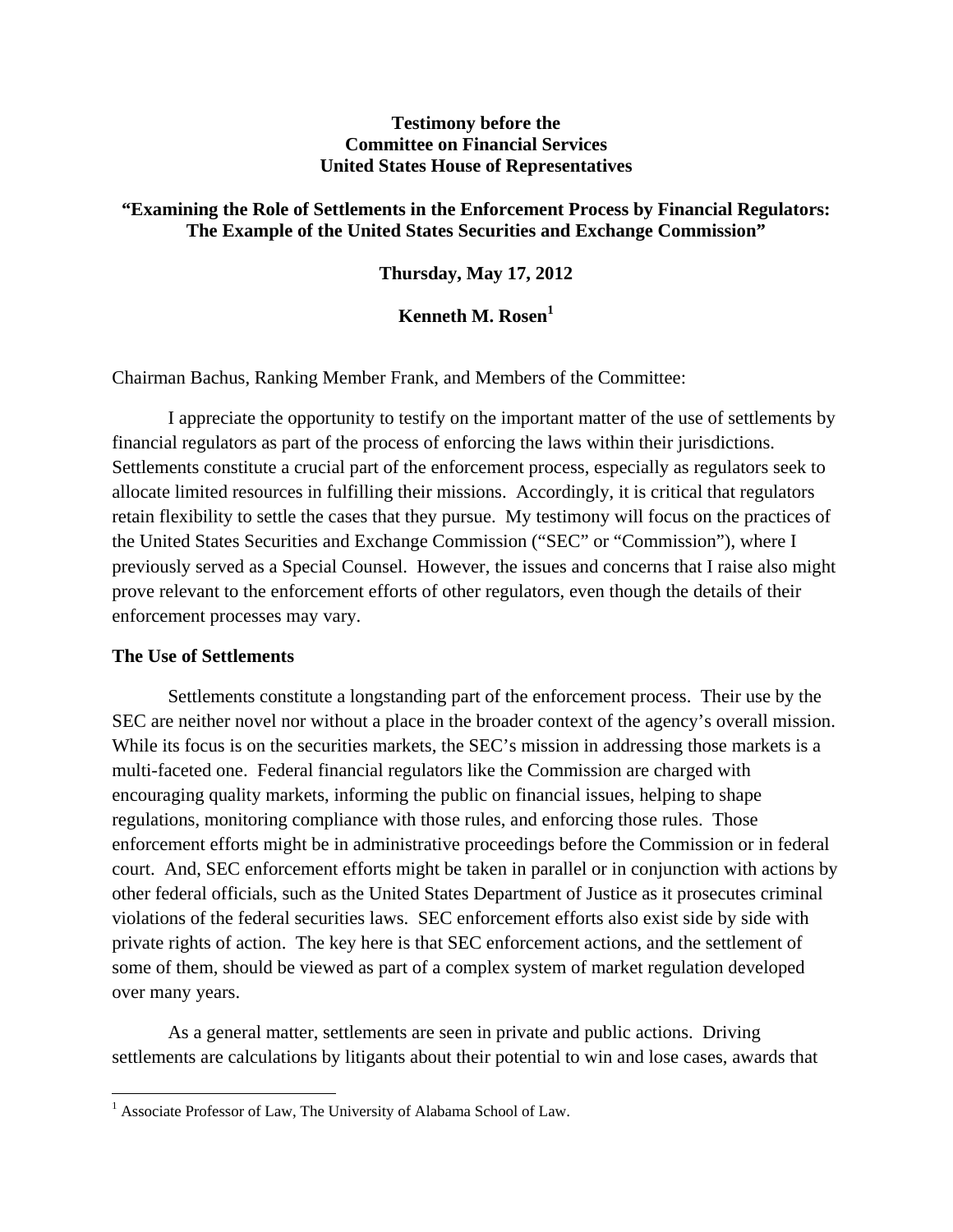might be associated with particular outcomes, and the costs of continuing to pursue litigation rather than bringing it to a conclusion. Put another way, settlements are a form of risk management, where parties attempt to calculate the likelihood and ramifications of winning or losing a case. In this regard, settlements can be viewed as a mutual recognition by opposing parties that cessation of litigation with particular conditions may serve both of their interests. Thus, settlements enjoy a certain resonance as a reflection of the calculation of interests by the parties to the litigation themselves. That is not to say that settlements are perfect calculations. At times, they may reflect erroneous valuations of parties' interests. Nor are parties left entirely to their own devices in the settlement process as courts often must approve a settlement agreement reached by the parties.

The nature and value of settlements expressed above can apply both to private litigation and actions brought by public officials. Indeed, the value of a cessation of litigation even reaches the world of criminal law as reflected in the acceptance, for instance, of the legitimacy of plea bargaining. Not surprisingly, financial regulators like the SEC similarly have accepted the usefulness of settling litigation when such settlement includes an assessment that the costs of further litigation outweigh the benefits. Settlement in such instances may be especially attractive when the alleged violator of the law accepts conditions that give the agency comfort in ceasing litigation. Items providing such comfort, for example, might include acceptance by the alleged violator of monetary penalties or acquiescence to requirements related to future behavior. The SEC's decision to pursue settlements is particularly understandable given the nature of the securities laws. Although securities fraud and other important securities law violations find their foundations in statutes that date back to the 1930s—almost 80 years ago—parties continue to debate the exact meaning of those statutes. The United States Supreme Court's multi-decade securities law docket attests to the fact that law remains unsettled in this area and that litigants continue to face the real risk of not knowing exactly how courts will apply the relevant legal provisions.

 Faced with the general uncertainty associated with all litigation, and the particular uncertainty of securities litigation, the Commission has utilized flexibility afforded to it in the enforcement process and actively has pursued settlement with alleged wrongdoers. When actions are settled, consequences are not necessarily insignificant. For instance, in its 2011 Performance and Accountability Report, the SEC emphasized multiple actions resulting in settlements that led to millions of dollars being paid by alleged violators. $<sup>2</sup>$  In that same Report,</sup> the Commission also noted non-monetary consequences of settlements, such as consent to permanent injunction from violation of the federal securities laws' anti-fraud provisions and officer and director bars.<sup>3</sup> Of course, requisite for successful settlement negotiations is that notwithstanding such serious consequences, the alleged offenders also view it in their best

<sup>2</sup> *See, e.g.,* Securities and Exchange Commission, 2011 Performance and Accountability Report, at 14-15 (available at http://sec.gov/about/secpar2011.shtml).

<sup>3</sup> *See, e.g., id.* at 190-91.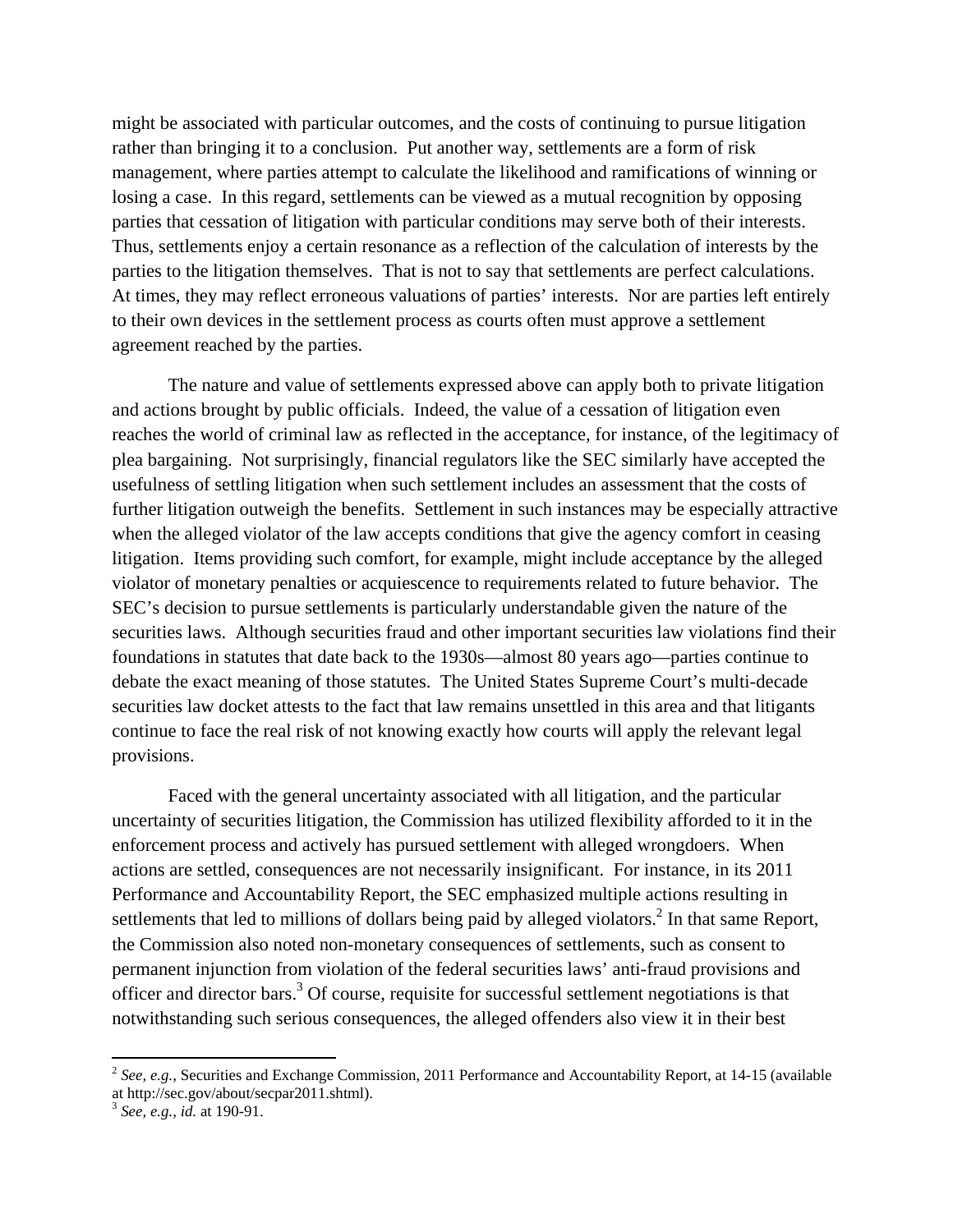interest to settle. Possible motivators for such action might be how exactly the language of settlements is phrased, especially as it relates to acknowledgement of legal violations, as well as calculations of the costs of continuation of an enforcement action and the possibility of more severe consequences were the alleged violator to lose in extended litigation.

### **Recent Controversy**

Notwithstanding the tradition of settlements in securities law cases and settlements' potential attractiveness to both the Commission and alleged securities law violators, such settlements are not without controversy. Action in the federal courts of the Southern District of New York as well as the United States Court of Appeals for the Second Circuit recently has drawn attention to settlement practices.

Last November, in *SEC v. Citigroup Global Markets Inc.*,<sup>4</sup> United States District Judge Jed Rakoff of the Southern District of New York rejected the Commission's effort to settle a case arising out of a multi-year investigation of the defendant's alleged activities related to the market for collateralized debt obligations ("CDOs").<sup>5</sup> When the Commission filed its complaint claiming that Citigroup had engaged in negligent misrepresentation, it also submitted a proposed consent judgment with Citigroup; that "settlement provided in essence the following: Citigroup agreed (1) to pay \$285 million into a fund, which the S.E.C. may distribute to investors in a pool of CDOs marketed by Citigroup in compensation of their losses, (2) to the entry of an order enjoining it from violating certain sections of the Securities Act of 1933, and (3) to undertake to establish procedures to prevent future violations and to make periodic demonstrations of compliance to the S.E.C."<sup>6</sup> Judge Rakoff refused to approve the consent judgment and instead ordered that the case move to trial.<sup>7</sup>

 The SEC staff quickly disagreed with the District Court's apparent conclusions as to the proposed consent judgment's fairness, adequacy, reasonableness, and consistency with the public interest.<sup>8</sup> The SEC moved to stay the District Court proceedings pending determinations on the SEC and Citigroup's interlocutory appeals and a petition for a writ of mandamus; in considering that request, a panel of the Second Circuit usefully summarized what it perceived to be the

http://www.ca2.uscourts.gov/decisions/isysquery/93261288-c6b0-40b6-a898-85cbe8c8b3f7/1/doc/11- 5227\_opn.pdf#xml=http://www.ca2.uscourts.gov/decisions/isysquery/93261288-c6b0-40b6-a898-

 $^{4}$  No. 11 Civ. 07387 (JSR),  $\_\_$  F. Supp. 2d  $\_\_$ , 2011 WL 5903733 (S.D.N.Y. Nov. 28, 2011) (available at http://www.nysd.uscourts.gov/cases/show.php?db=special&id=138) ("District Court Opinion"). 5 *See SEC v. Citigroup Global Markets Inc.,* 673 F.3d 158 (2d Cir. 2012) (available at

<sup>85</sup>cbe8c8b3f7/1/hilite/).<br><sup>6</sup> See 673 F.3d at 161.

<sup>&</sup>lt;sup>7</sup> *See* District Court Opinion, *supra* note 4.<br><sup>8</sup> *See* Robert Khuzami, *Public Statement by SEC Staff: Court's Refusal to Approve Settlement in Citigroup Case,* http://www.sec.gov/news/speech/2011/spch112811rk.htm (Nov. 28, 2011).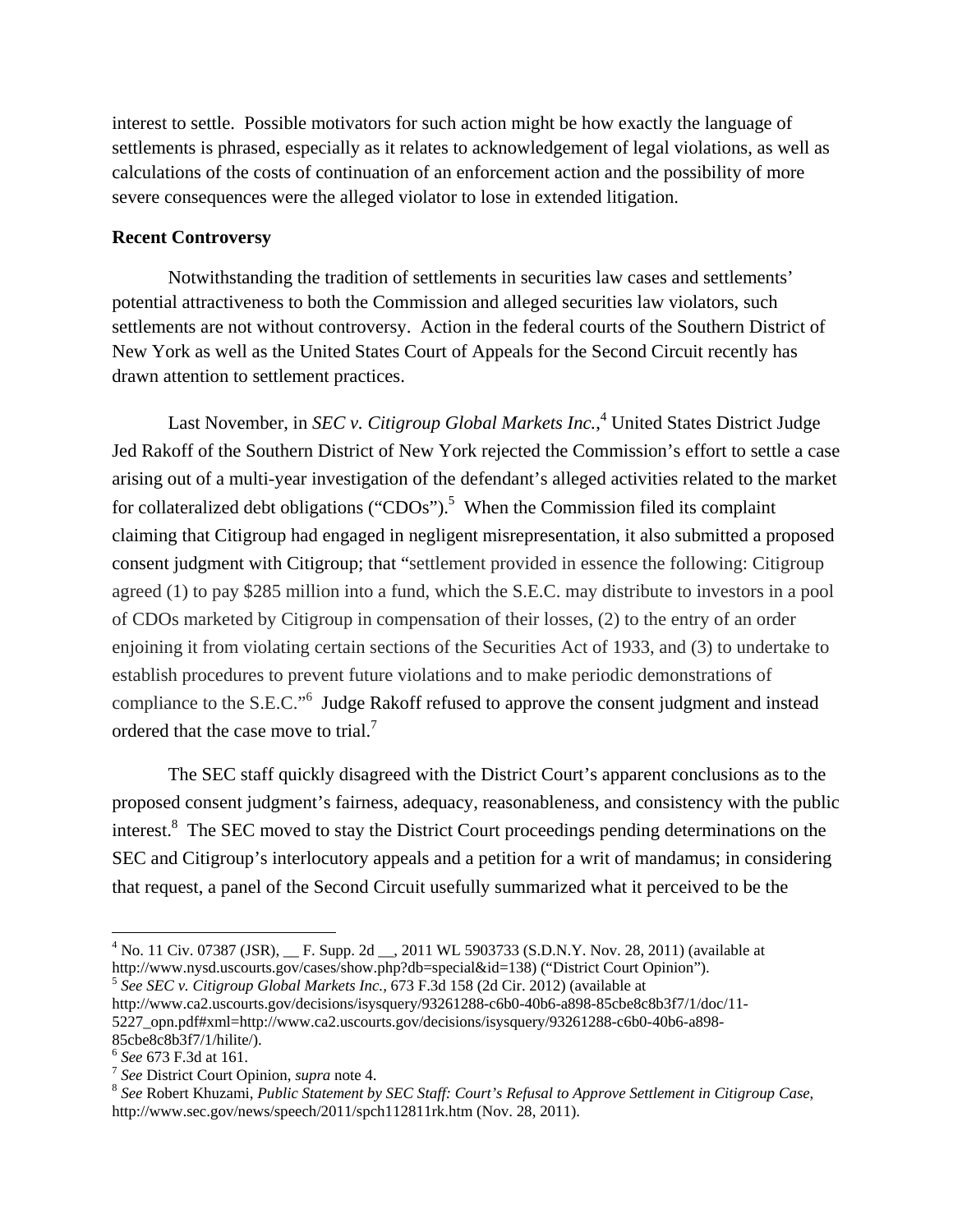District Court's main objections to the consent judgment as the District Court found it to be unreasonable, inadequate, and not serving the public interest:

First, the [district] court expressed strong disapproval of what it called "the S.E.C.'s long-standing policy—hallowed by history but not by reason—of allowing defendants to enter into Consent Judgments without admitting or denying the underlying allegations." Without the defendant's admission, such a judgment would have "no collateral estoppel effect" in another litigation brought against the defendant by victims of its alleged wrongdoing. "[It] ... leaves the defrauded investors substantially short-changed ... [as they] cannot derive any collateral estoppel assistance from Citigroup's non-admission/non-denial of the S.E.C.'s allegations." The court found it "hard [ ] to discern ... what the S.E.C. is getting from this settlement other than a quick headline." Because it "does not involve any admissions and ... results in only very modest penalties [described by the court as "pocket change to an entity as large as Citigroup,"], [such a consent judgment] is just as frequently viewed, particularly in the business community, as a cost of doing business." The court also found that the settlement "without any admissions [of liability by Citigroup] serves various narrow interests of the parties," but not the public interest.

The second reason given by the court for rejecting the consent judgment was its perceived unfairness to the defendant, Citigroup.

[The settlement] is not reasonable, because how can it ever be reasonable to impose substantial relief [on Citigroup] on the basis of mere allegations? It is not fair, because, despite Citigroup's nominal consent, the potential for abuse in imposing penalties on the basis of facts that are neither proven nor acknowledged is patent.

The court's third reason for concluding that the consent judgment was not in the public interest was that, without admission of liability, a consent judgment involving only modest penalties gives no "indication of where the real truth lies."

[The settlement] is not adequate, because, in the absence of any facts, the Court lacks a framework for determining adequacy. And, most obviously, the proposed Consent Judgment does not serve the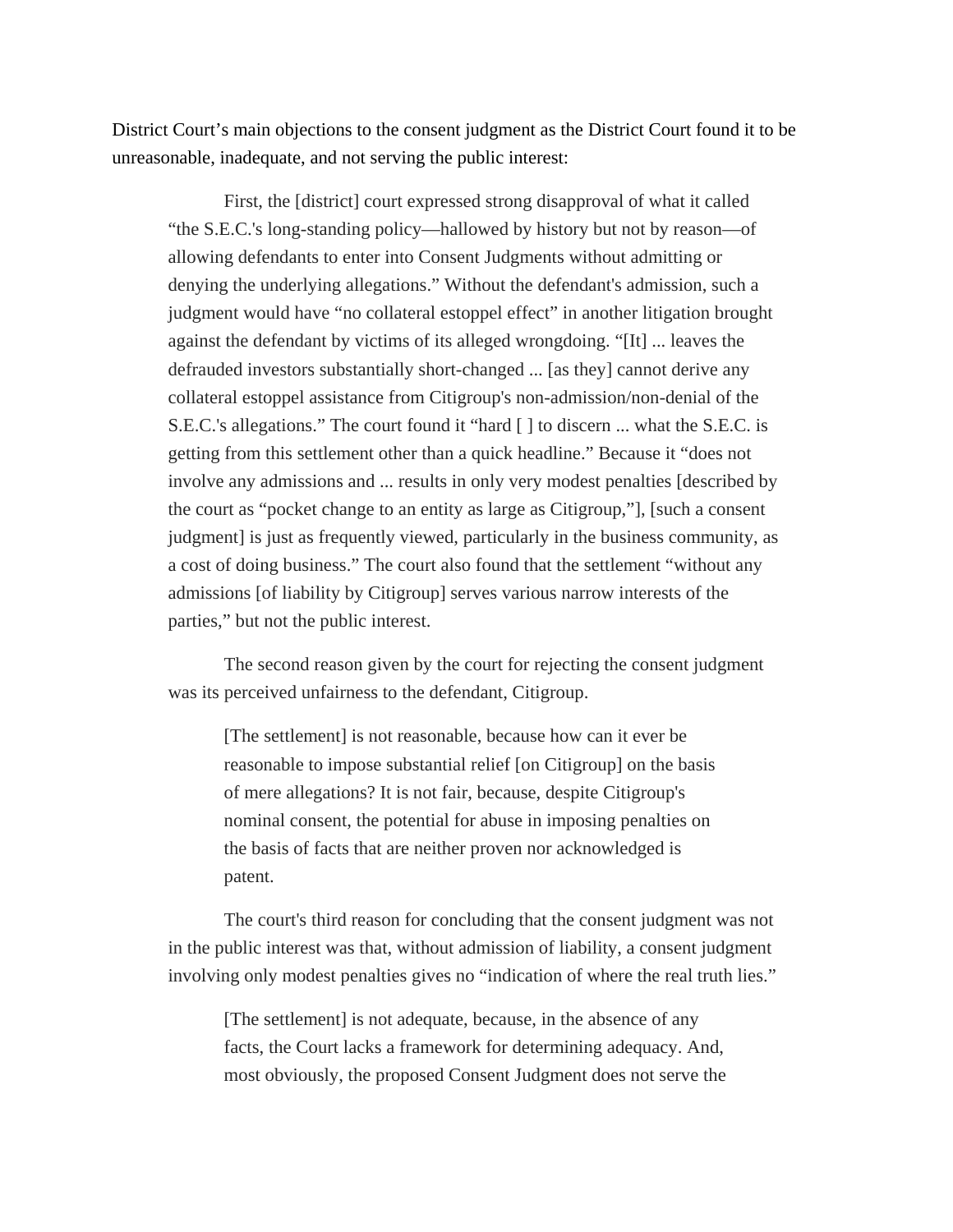public interest, because it asks the Court to employ its power and assert its authority when it does not know the facts.

An application of judicial power that does not rest on facts is worse than mindless, it is inherently dangerous. The injunctive power of the judiciary is not a free-roving remedy to be invoked at the whim of a regulatory agency, even with the consent of the regulated. If its deployment does not rest on facts—cold, hard, solid facts, established either by admissions or by trials—it serves no lawful or moral purpose and is simply an engine of oppression.<sup>9</sup>

Judge Rakoff's opinion at least raises questions about whether the District Court went beyond reviewing the consent judgment in the more traditional fashion to perhaps substituting some of its own judgments for that of the parties in assessing the relevant interests. While leaving the underlying legal issues of the appeal open to determination by the merits panel, in granting the SEC's motion for stay, the Second Circuit panel made some important observations. First, the panel recognized the significance of the issues raised by the District Court's order. Those issues "include[d] the division of responsibilities as between the executive and the judicial branches and the deference a federal court must give to policy decisions of an executive administrative agency as to whether its actions serve the public interest (and as to the agency's expenditure of its resources) [as well as] a court's authority to reject a private party's decision to compromise its case on the ground that the court is not persuaded that the party has incurred any liability by its conduct."<sup>10</sup>

Second, the Circuit Court rightly recognized that the District Court appeared to reach too hasty a judgment that the defendant misled investors and that the Commission could prove the defendant's liability at trial. The panel took notice of litigation risks seemingly overlooked by the District Court, including the chance that maybe the defendant did not mislead investors, that the SEC might lose at trial, and that the defendant might not consent to settlement if forced to admit liability.<sup>11</sup> The panel seems directly aligned with the realities that often drive settlements. Parties often settle when they see uncertain results in continuing litigation and the ability to secure important concessions in ceasing litigation early.

Third, the panel properly warns that the District Court seemed to encroach on the realm of policy judgments traditionally reserved to administrative agencies. The Circuit Court notes

  $9^9$  673 F.3d 161-62 (citations omitted).

<sup>10</sup> *Id.* at 160. 11 *See id.* at 163-65.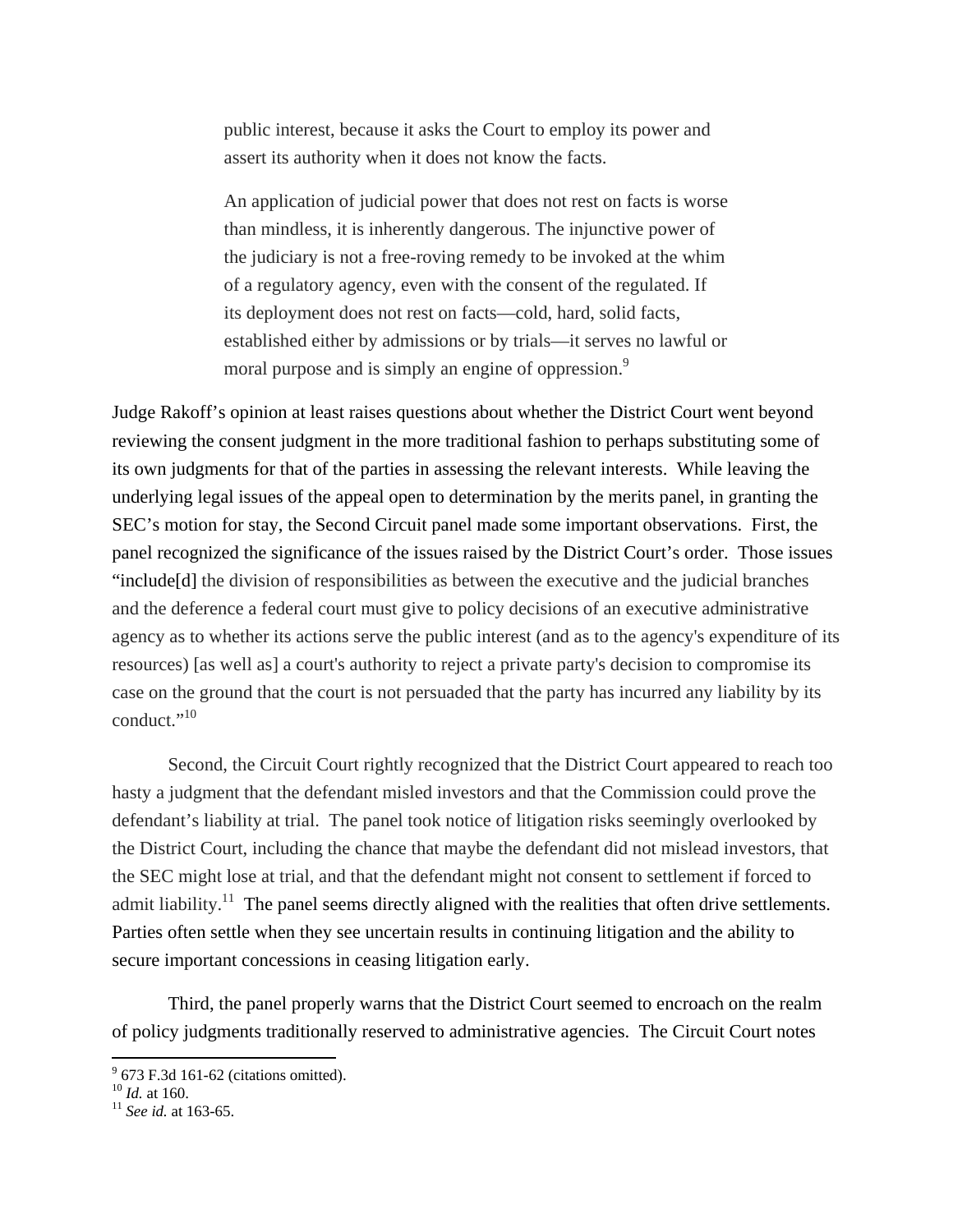that "[w]hile we are not certain we would go so far as to hold that under no circumstances may courts review an agency decision to settle, the scope of a court's authority to second-guess an agency's discretionary and policy-based decision to settle is at best minimal."<sup>12</sup> The Circuit Court's concern that the District Court may have failed to exercise proper deference to the SEC seems consistent with broader notions of prosecutorial discretion often seen, for instance, in the criminal law context. Government authorities pursuing supposed wrongdoers must harness limited resources to pursue an agenda that is fair to the parties involved and that secures both goals of punishment and deterrence of future violations by the alleged violator and others who might violate the law.<sup>13</sup> The calculation of how best to serve the public interest is a difficult one, and great deference to the agency seems merited as it pursues its mission.

That is not to say that courts must rubber stamp all settlements without reflection on their contents. Courts can, and as this case illustrates do, ask tough questions about settlements. However, courts also must remember the importance of deference and be mindful of other branches of government's role in the policy-making process. If such deference is not given on settlements, one wonders whether officials with discretion on whether or not to pursue violators in the first instance will simply refuse such pursuit given lack of control at the settlement stage of litigation.

 In the wake of the financial crisis, one can understand frustrations of members of the public, including those who might happen to serve in the judiciary. However, great difficulties may attach to regulating within what might be termed the crucible of scandal.<sup>14</sup> Ultimately, "regulation" involves those who make laws and rules, those who administer them, and those who judge their application. All must be careful to respect their particular roles. The enforcement process certainly remains subject to possible improvements. However, the more transparent and ultimately more effective way to improve that process is by addressing its components in a direct way. If enforcement efforts seem inadequate at times, then one should focus on the effectiveness of efforts to detect wrongdoing<sup>15</sup> and the actions of officials actually charged with pursuing

<sup>&</sup>lt;sup>12</sup> *See id.* <sup>13</sup> Although a District Court might view settlements as "pocket change" to large financial institutions, others certainly could view payment of hundreds of millions of dollars as significant, and as a punishment for potential future violators to avoid. It also seems useful to note that avoidance of an admission of guilt in a settlement does not necessarily equate to avoidance of reputational harm for the institution that settles. Indeed that type of reputational harm may be significant to entities seeking to convince others to allow them to handle their money and investments. <sup>14</sup> *See* Kenneth M. Rosen, *Mickey, Can You Spare a Dime? DisneyWar, Executive Compensation, Corporate* 

*Governance*, *and Business Law Pedagogy*, 105 MICHIGAN LAW REVIEW 1151, 1166-68 (2007).<br><sup>15</sup> For the SEC, this might, for instance involve operations of the Office of Compliance Inspections and Examinations.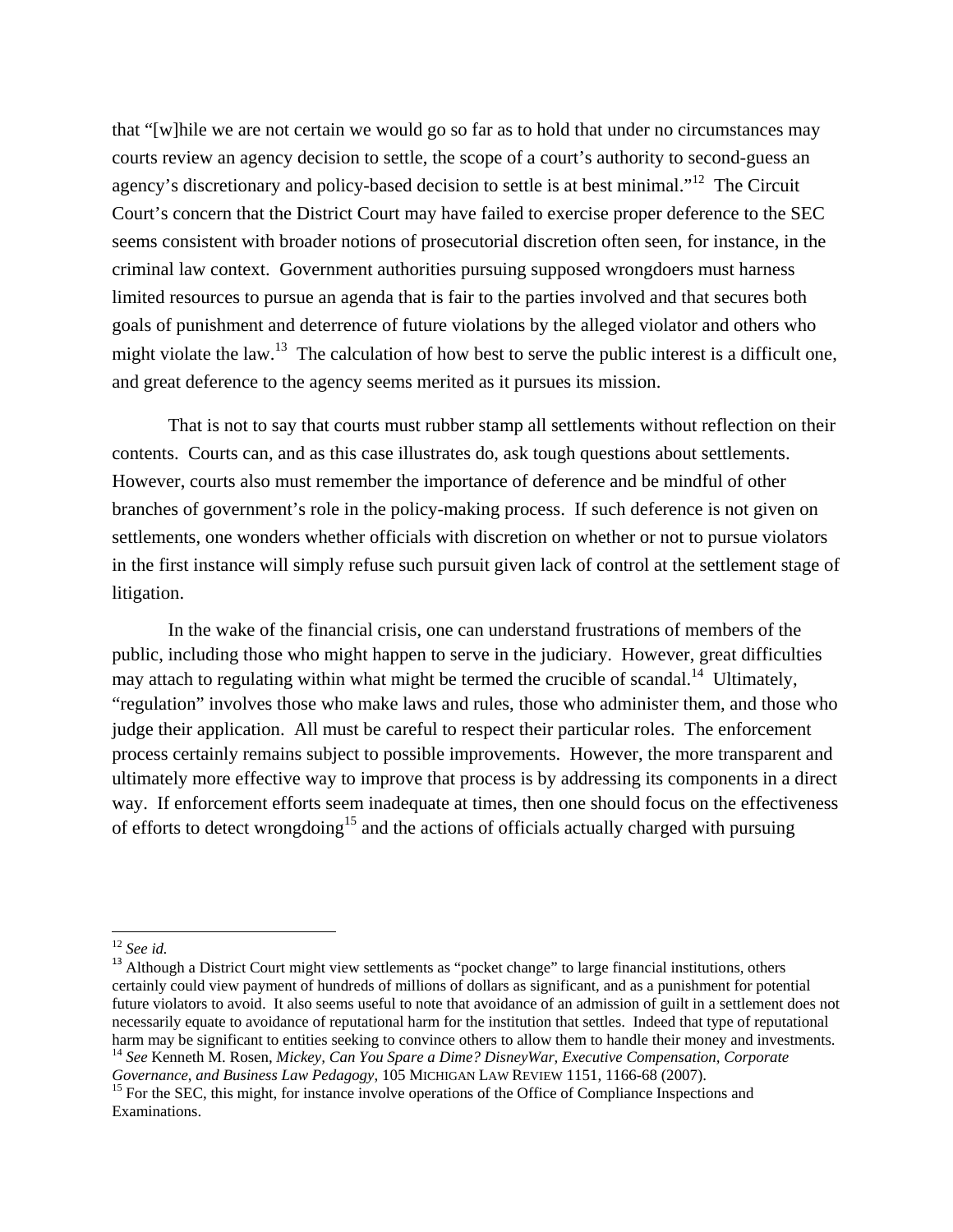wrongdoers. Review of settlements in individual cases seems a second-best solution<sup>16</sup> that is a less likely vehicle for change in how the enforcement processes generally operates.

### **The Continued Need for Agency Discretion**

Although frustration with the economic crisis might lead some to seek more restrictions on financial agencies' ability to enter settlements, discretion to settle remains an important regulatory tool. Indeed, at a time of rapidly shifting regulatory landscapes in light of the crisis, such discretion might be more important than ever.

 Informing an agency's decision to consider settlement might be genuine concern about the general level of understanding of what constitutes a violation as rules rapidly change. Settlement may permit agencies to ameliorate the consequences of confusion during regulatory transitions. This may be especially significant as agencies under modern financial legislation increasingly must implement new regulatory rule requirements with specific content under tight time frames, leaving them with little discretion in the rulemaking context.<sup>17</sup> Discretion in the enforcement context may help agencies at the margins to avoid some unintended consequences of new rules as the agencies may work on their own and with Congress to adjust such regulations. While some might seek rigid outcomes on issues, like imposition of particular language in settlements related to new rule violations, efforts to impose such rigidity might incentivize odd results. Agencies might opt out of pursuing violations in the first instance when results would be dictated in the settlement process related to such violations. This might further fray investor confidence.

 As previously mentioned, enforcement is only one of a modern financial agency's many difficult tasks. As limited resources are taxed by those same schedules of rulemakings and other legislatively mandated actions, agencies may by necessity have to pull back on some enforcement efforts. Settlements likely will remain a vital tool for agencies to have some regulatory impact without expending the full resources involved with taking all enforcement actions to trial or administrative completion. That is not to say that less enforcement is a good result, but rather that it might be the only practical option under the circumstances. To the extent that is disturbing, all branches of the government will need to work together to revisit the issue of how to prioritize the use of limited regulatory resources.

 In considering the case for continued agency discretion, one should not neglect the fact that such discretion, as long has been the case, will not be absolute. One way to interpret the events of the *Citigroup* situation is that the system on some level works. Federal judges actually do examine settlements. But as the Second Circuit implied, they must do so with great care. Moreover, agencies themselves can and do engage in self-reflection of their settlement practices.

<sup>16</sup> *Cf*. Jill E. Fisch & Kenneth M. Rosen, *Is There a Role for Lawyers in Preventing Future Enrons?*, 48 VILLANOVA LAW REVIEW 1097 (2003).<br><sup>17</sup> *See Kenneth M. Rosen, "Who Killed Katie Couric?" and Other Tales from the World of Executive Compensation* 

*Reform, 76* FORDHAM LAW REVIEW 2907 (2008); *see also* http://sec.gov/spotlight/dodd-frank.shtml .